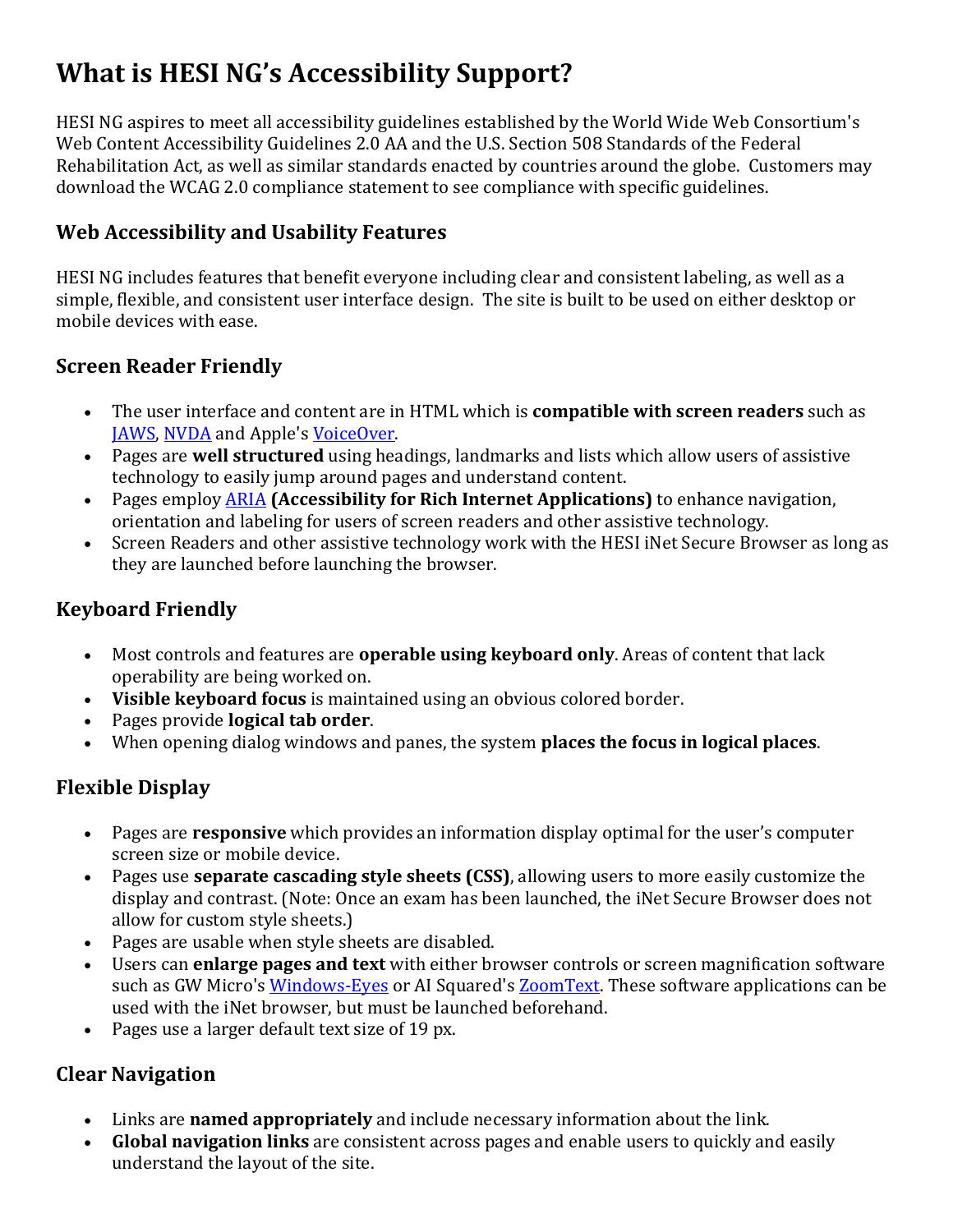## **Summary of HESI NG Accessibility Features by Disability Persona**

| Persona                                                                                                                                                                                | Blindness/<br><b>Screen</b><br><b>Reader</b> | <b>Low Vision</b> | <b>Hearing</b><br><b>Impaired</b> | Mobility/<br>Keyboard-<br>Only | Cognitive<br>(Dyslexia,<br>Non-native<br>English) |
|----------------------------------------------------------------------------------------------------------------------------------------------------------------------------------------|----------------------------------------------|-------------------|-----------------------------------|--------------------------------|---------------------------------------------------|
| Feature                                                                                                                                                                                |                                              |                   |                                   |                                |                                                   |
| Students may pause exams. Exams<br>can then be resumed by the<br>instructor                                                                                                            |                                              |                   |                                   | ✓                              |                                                   |
| Most controls and features are<br>operable using keyboard only                                                                                                                         | $\checkmark$                                 |                   |                                   | $\checkmark$                   |                                                   |
| All links, controls, and interactive<br>elements visually indicate keyboard<br>focus                                                                                                   |                                              |                   |                                   |                                |                                                   |
| Content is available in HTML that can<br>be resized or read using assistive<br>technology such as JAWS screen<br>reader                                                                |                                              |                   |                                   |                                |                                                   |
| Pages employ properly structured<br>headings and make use of HTML5<br>Landmarks                                                                                                        |                                              |                   |                                   |                                |                                                   |
| Pages are responsive to various<br>screen sizes and viewing devices                                                                                                                    |                                              |                   |                                   |                                |                                                   |
| Most text passes WCAG 2.0 Level AA<br>contrast requirements                                                                                                                            |                                              |                   |                                   |                                |                                                   |
| Text size can be increased to 200%<br>without breaking functionality. (Not<br>available in the HESI iNet Secure<br>Browser)                                                            |                                              | $\epsilon$        |                                   |                                |                                                   |
| Forms, including Exam forms, have<br>programmatic labels                                                                                                                               | ✓                                            |                   |                                   | $\checkmark$                   |                                                   |
| Pages employ ARIA (Accessibility for<br>Rich Internet Applications) to<br>enhance navigation, labeling, and<br>messaging for users of screen readers<br>and other assistive technology |                                              |                   |                                   |                                |                                                   |
| Most graphical elements and color-<br>coded items have meaningful text<br>equivalents                                                                                                  |                                              |                   |                                   |                                |                                                   |
| Forms are marked up using labels<br>that are read correctly by screen<br>readers and allow for easier manual                                                                           |                                              |                   |                                   | ✓                              |                                                   |